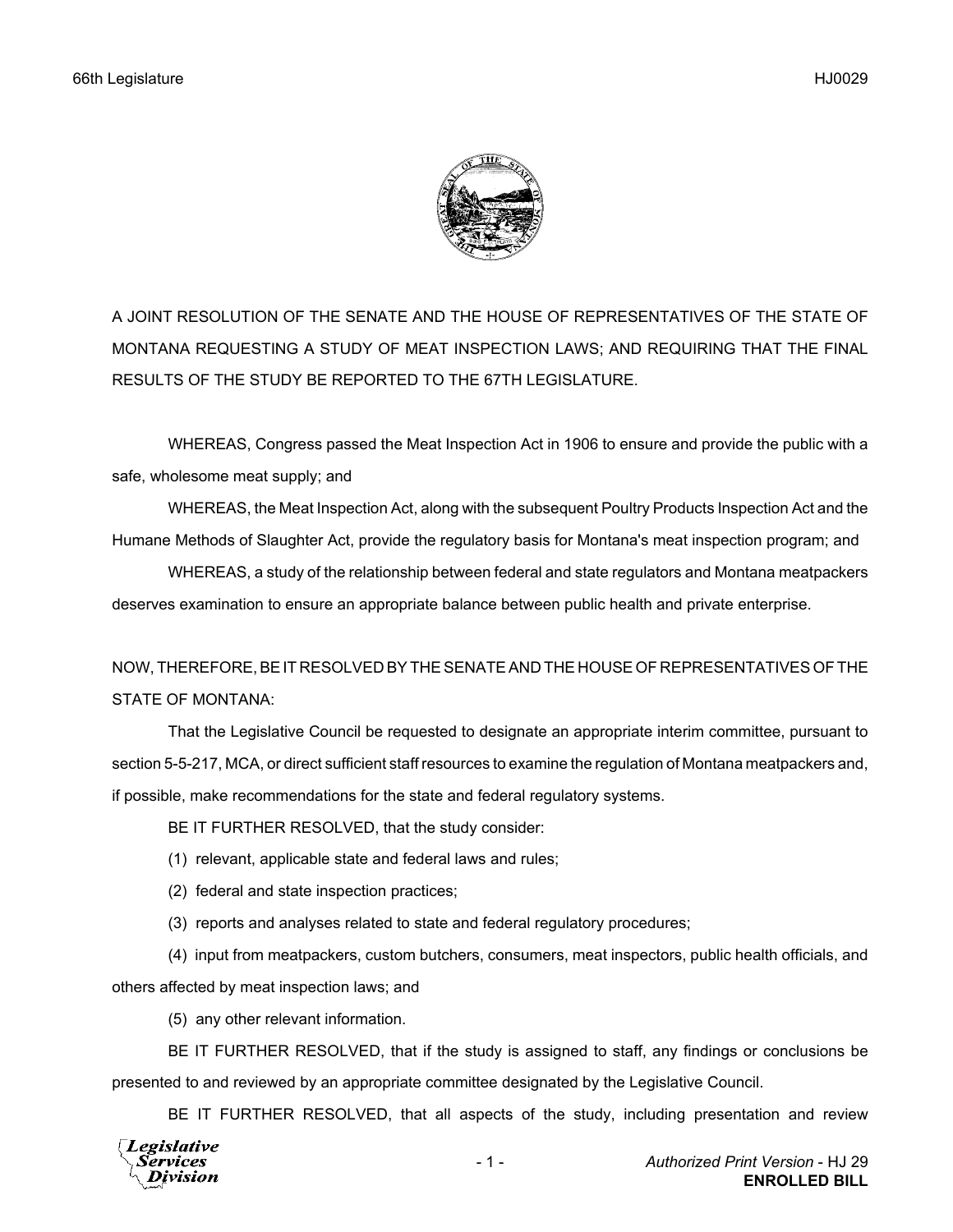requirements, be concluded prior to September 15, 2020.

BE IT FURTHER RESOLVED, that the final results of the study, including any findings, conclusions, comments, or recommendations of the appropriate committee, be reported to the 67th Legislature.

- END -

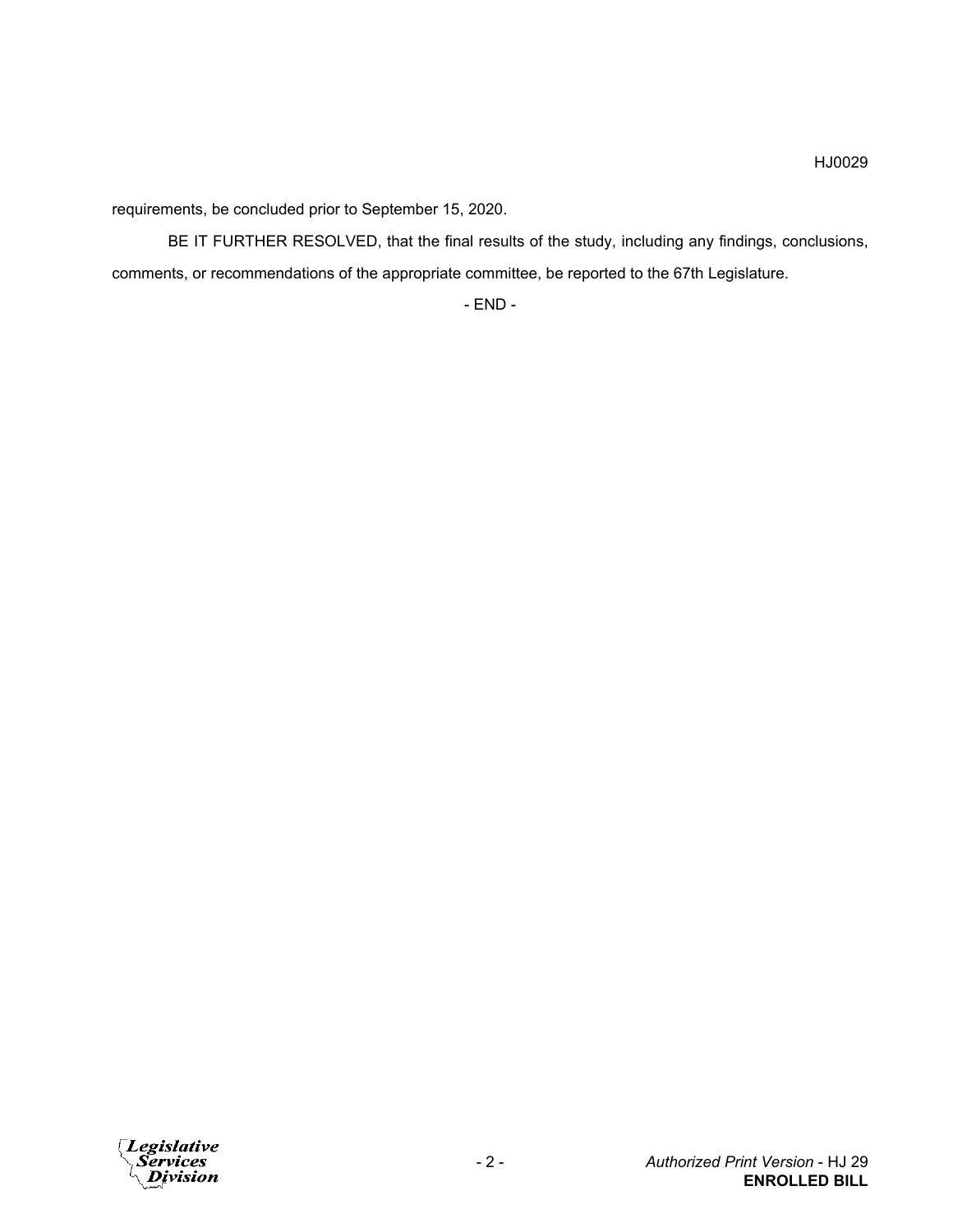I hereby certify that the within joint resolution, HJ 0029, originated in the House.

### Speaker of the House

| Signed this | day     |
|-------------|---------|
| of          | , 2019. |

## Chief Clerk of the House

#### President of the Senate

| Signed this | day     |
|-------------|---------|
| of          | , 2019. |